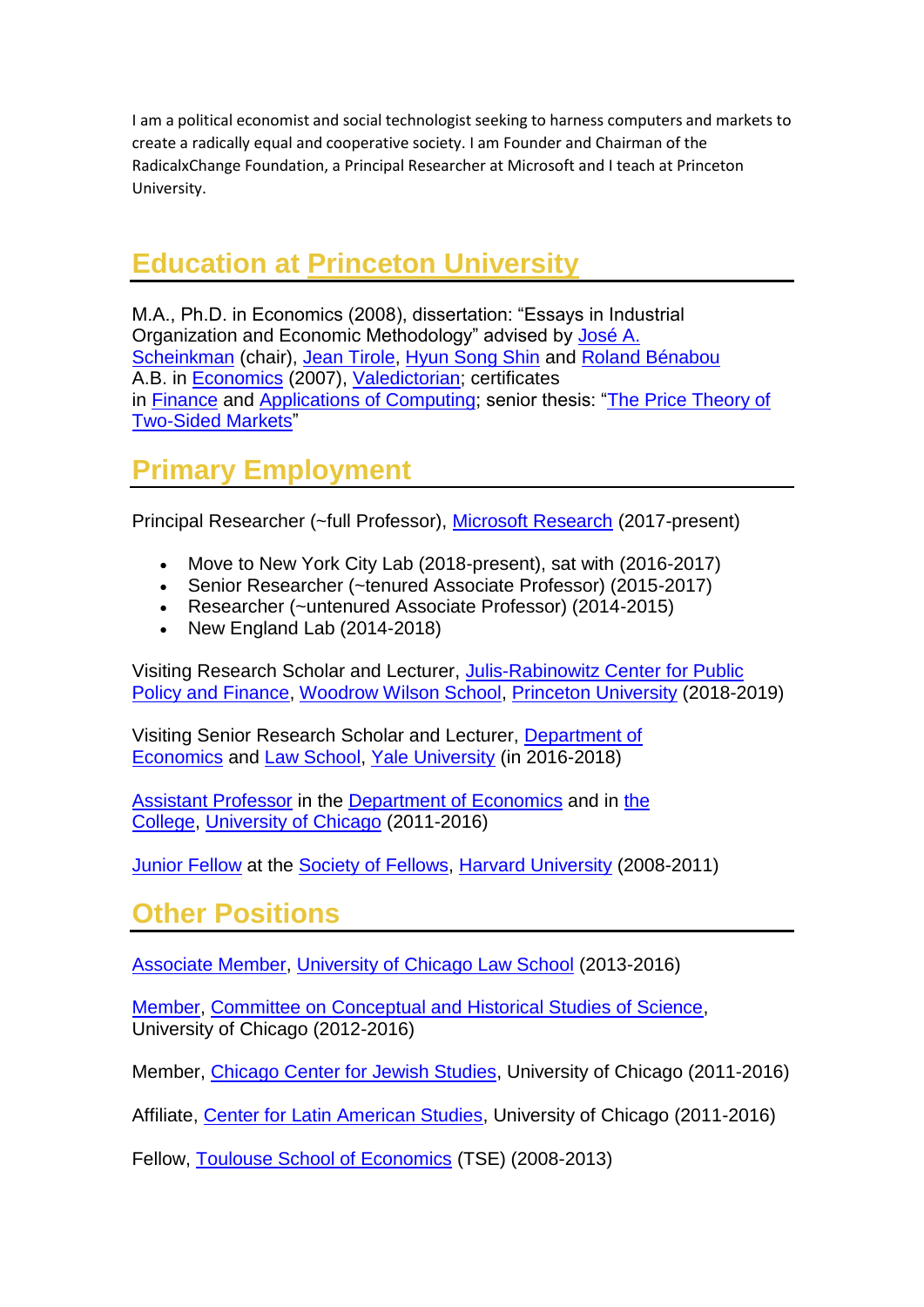Visiting Advisor, [Ministerio de Hacienda,](http://www.minhacienda.gov.co/MinHacienda) [Superintendecia de Industria y](http://www.sic.gov.co/)  [Comercio,](http://www.sic.gov.co/) and [Ministerio de Comercio, Industria y Turismo,](http://www.mincomercio.gov.co/eContent/home.asp) Bogotá, Colombia (2011)

Visiting Assitant Professor, [Departamento de Economía,](http://economia.uniandes.edu.co/) [Universidad de los](http://www.uniandes.edu.co/)  [Andes,](http://www.uniandes.edu.co/) Bogotá, Colombia (2011)

Visiting Advisor, [INDECOPI](http://www.indecopi.gob.pe/0/home.aspx?PFL=0&ARE=0) in Lima, Perú (2011)

[Post-Doctoral Fellow,](http://www.harvard.edu/) [Department of Economics,](http://www.economics.harvard.edu/) Harvard University (2008- 2011)

[Visiting Fellow,](http://mfi.uchicago.edu/people/index.shtml) [Milton Friedman Institute for Research in Economics](http://mfi.uchicago.edu/) (2010)

Visitor, [Centro de Investigación Económica,](http://cie.itam.mx/) [Instituto Tecnológico Autónomo de](http://www.itam.mx/es/index.php)  [México](http://www.itam.mx/es/index.php) (CIE-ITAM) (2009)

[Visiting Scholar,](http://beta.impa.br/Eventos/visitantes_ordem_mes.asp?mes=11&ano=2008) [Instituto Nacional de Matemática Pura e Aplicada](http://www.impa.br/opencms/pt/) (IMPA) in Rio de Janeiro, Brazil (2007, 2008)

Visiting Advisor, [Ministerio de la Hacienda,](http://www.minhda.cl/) Santiago de Chile (2008)

Visiting Graduate, [Becker Center on Chicago Price Theory](http://research.chicagogsb.edu/pricetheory/index.aspx) at the [University of](http://www.uchicago.edu/)  [Chicago](http://www.uchicago.edu/) (2008)

[Price Theory Scholar,](http://research.chicagogsb.edu/pricetheory/programs/ptscholars/index.aspx) Becker Center on Chicago Price Theory at the University of Chicago (2007)

Summer economic analysis clerk at the Economic Analysis Group of the [Department of Justice Division of Antitrust](http://www.usdoj.gov/atr/) (2006)

Quantitative analyst at New York City hedge fund [Blue Mountain Capital](https://www.bluemountaincapital.com/default.aspx)  [Management.](https://www.bluemountaincapital.com/default.aspx) Used statistical financial modeling to design an arbitrage strategy (2005)

Econometric research assistant to Stanford economic history professor [Stephen](http://www.stanford.edu/~haber/)  [Haber](http://www.stanford.edu/~haber/) (2004)

### **Book**

*Radical Markets: Uprooting [Capitalism and Democracy for a Just Society](https://www.amazon.com/Radical-Markets-Uprooting-Capitalism-Democracy/dp/0691177503)* with Eric Posner, 2018, Princeton, NJ: [Princeton University Press.](http://press.princeton.edu/) Translations forthcoming in simplified Chinese, Korean, Japanese, Brazilian Portuguese and Spanish.

**Peer-Reviewed Publications**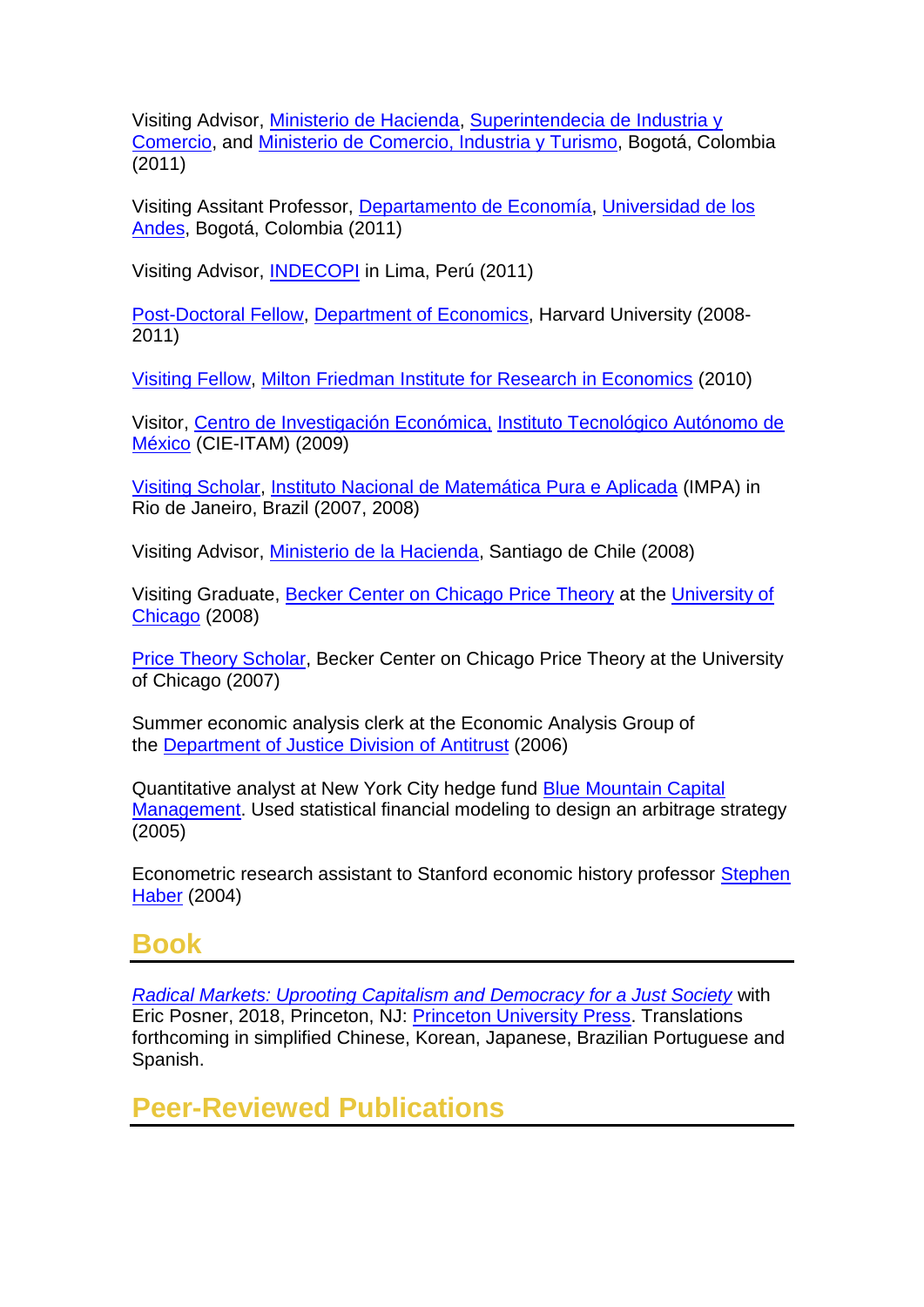["The A/B Testing Problem"](https://dl.acm.org/citation.cfm?id=3219204) with [Eduardo M. Azevedo,](https://eduardomazevedo.github.io/) [Alex Deng,](http://alexdeng.github.io/) [José Luís](http://www.joseluismontielolea.com/)  [Montiel Olea](http://www.joseluismontielolea.com/) and Justin Rao, extended abstract in *[Proceedings of the 2018](https://dl.acm.org/citation.cfm?id=3219166)  [ACM Conference on Economics and Computation \(EC '18\)](https://dl.acm.org/citation.cfm?id=3219166)*, 2018: 461-462.

["Approximate Efficiency in Matching Markets"](https://papers.ssrn.com/sol3/papers.cfm?abstract_id=2916337) with [Nicole Immorlica,](http://www.immorlica.com/) [Brendan](https://www.microsoft.com/en-us/research/people/brlucier/)  [Lucier](https://www.microsoft.com/en-us/research/people/brlucier/) and Joshua Mollner, forthcoming in the *[Proceedings of the 13th](https://link.springer.com/book/10.1007/978-3-319-71924-5)  [Conference on Web and Internet Economics \(WINE '17\)](https://link.springer.com/book/10.1007/978-3-319-71924-5)*, 2017: 252-265.

["Taxation and the Allocation of Talent"](http://www.journals.uchicago.edu/doi/abs/10.1086/693393) with **[Benjamin B. Lockwood](http://benlockwood.com/) and Charles** [G. Nathanson,](http://scholar.harvard.edu/nathanson) *[Journal of Political](http://www.journals.uchicago.edu/toc/jpe/current)* **Economy**, 2017, *125*(5): 1635-1682.

["Price Theory,](http://papers.ssrn.com/sol3/papers.cfm?abstract_id=2444233)" forthcoming in the *[Journal of Economic Literature](https://www.aeaweb.org/jel/)* as of July 2017.

["Surge Pricing Solves the Wild Goose Chase"](http://dl.acm.org/citation.cfm?id=3085098) with [Juan Camilo](https://sites.google.com/site/juancamcastillo/)  [Castillo](https://sites.google.com/site/juancamcastillo/) and [Dan Knoepfle](http://www.nber.org/people/dan_knoepfle) extended abstract in *Proceedings [of the 18th ACM](http://www.sigecom.org/ec17/schedule_conference.html)  [Conference on Electronic Commerce \(EC '17\),](http://www.sigecom.org/ec17/schedule_conference.html) 2017,* 241-242.

"Property is [Only Another Name for Monopoly"](https://academic.oup.com/jla/article/9/1/51/3572441/Property-Is-Only-Another-Name-for-Monopoly) with Eric A. Posner, *[Journal of](http://jla.oxfordjournals.org/)  [Legal Analysis](http://jla.oxfordjournals.org/)*, 2017, *9*(1): 51-123.

["The Openness-Equality Trade-Off in Global Redistribution,](http://papers.ssrn.com/sol3/papers.cfm?abstract_id=2509305)" forthcoming in the *[Economic Journal](http://onlinelibrary.wiley.com/journal/10.1111/(ISSN)1468-0297)* for a feature on *Normative Ethics and Welfare Economics* as of August 2016.

["Descending Price Optimally Coordinates Search"](http://dl.acm.org/citation.cfm?id=2940760&CFID=822449821&CFTOKEN=78730839) with [Robert Kleinberg](http://www.cs.cornell.edu/~rdk/) and [Bo](http://www.bowaggoner.com/)  [Waggoner](http://www.bowaggoner.com/) extended abstract in *[Proceedings of the 17th ACM Conference on](http://www.sigecom.org/ec16/schedule_conference.html)  [Electronic Commerce \(EC '16\),](http://www.sigecom.org/ec16/schedule_conference.html) 2016,* 23-24.

["Imperfect Competition in Selection Markets"](http://www.mitpressjournals.org/doi/abs/10.1162/REST_a_00661) with [Neale Mahoney,](http://faculty.chicagobooth.edu/neale.mahoney/index.html) forthcoming in the *[Review of Economics and Statistics](http://www.mitpressjournals.org/loi/rest)* as of July 2016.

["Product Design in Selection Markets"](http://qje.oxfordjournals.org/content/131/2/1007) with [André Veiga,](https://sites.google.com/site/andreveiga/) *Quarterly Journal of Economics*, 2016, *126*(4): 1007-1056.

["The First-Order Approach to Merger Analysis"](https://www.aeaweb.org/articles.php?doi=10.1257/mic.5.4.188) with [Sonia Jaffe,](http://www.soniajaffe.com/) *[American](http://www.aeaweb.org/aej-micro/)  [Economic Journal: Microeconomics](http://www.aeaweb.org/aej-micro/)*, 2013, *5*(4): 188-218.

["Pass-Through as an Economic Tool: Principles of Incidence under Imperfect](http://www.jstor.org/discover/10.1086/670401?uid=3739576&uid=2134&uid=2&uid=70&uid=4&uid=3739256&sid=21103273850123)  [Competition"](http://www.jstor.org/discover/10.1086/670401?uid=3739576&uid=2134&uid=2&uid=70&uid=4&uid=3739256&sid=21103273850123) with [Michal Fabinger,](http://www.people.fas.harvard.edu/~fabinger/) *Journal of Political Economy*, 2013, *121*(3): 528-583.

"Walrasian Equilibrium [in Large, Quasilinear Markets"](http://econtheory.org/ojs/index.php/te/article/viewArticle/20130281) with Eduardo Azevedo and [Alexander White,](http://alex-white.net/) *[Theoretical Economics](http://econtheory.org/)*, 2013, *8*(2): 281-290.

["Market Power Screens Willingness-to-Pay"](http://qje.oxfordjournals.org/content/127/4/1971.full) with [Jean Tirole,](http://idei.fr/member.php?i=3) *Quarterly Journal of Economics* , 2012, *127*(4): 1971-2003.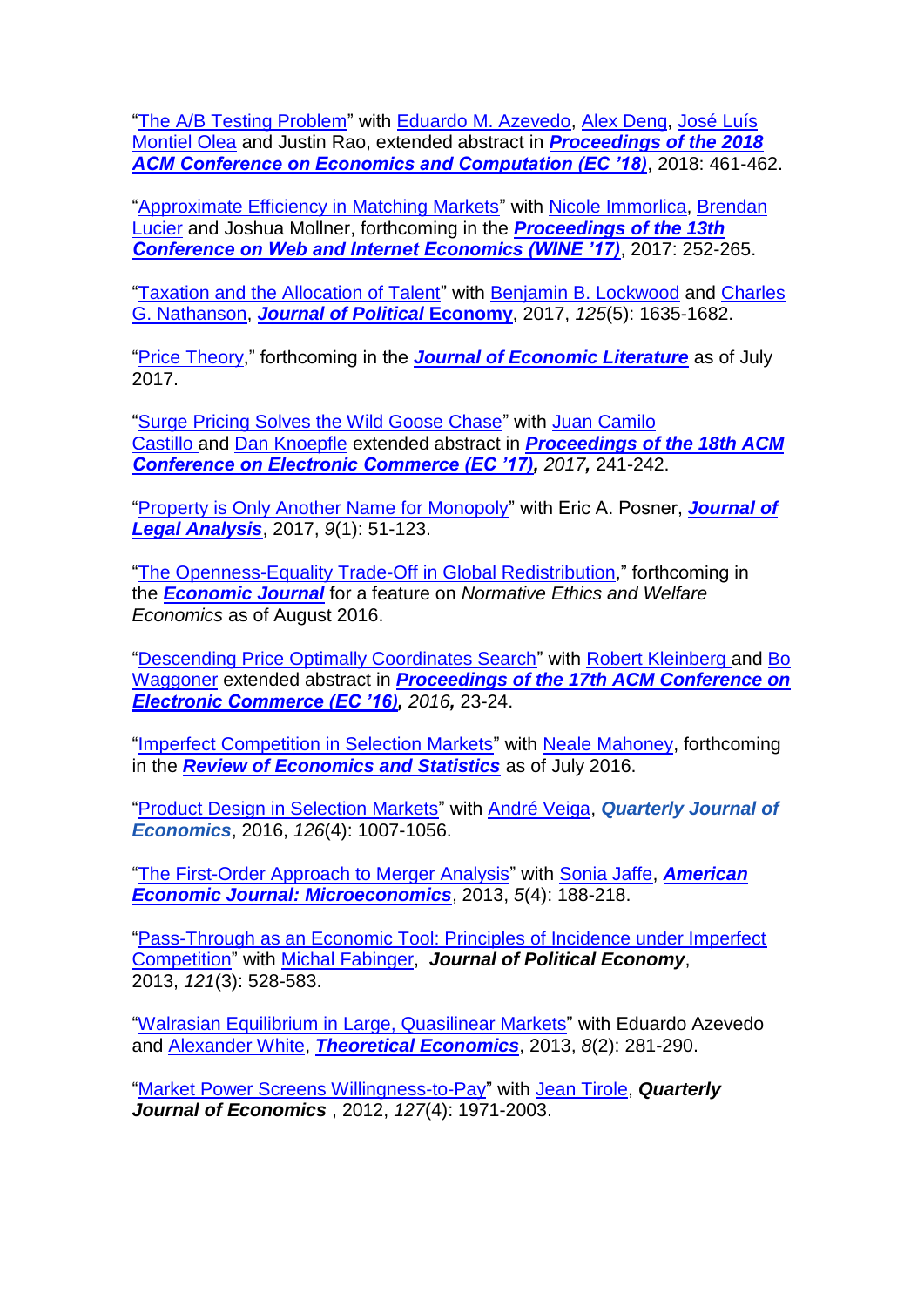["Concordance among Holdouts"](http://dl.acm.org/citation.cfm?doid=1993574.1993607) with Scott Duke Kominers extended abstract in *[Proceedings of the 12th ACM Conference on Electronic Commerce \(EC](http://www.sigecom.org/ec11/)  ['11\)](http://www.sigecom.org/ec11/)*, 219-220.

["A Price Theory of Multi-Sided Platforms,](http://home.uchicago.edu/weyl/ptNsms_FINAL.pdf)" **[American Economic Review](http://www.aeaweb.org/aer/index.php)**, 2010, *100*(4): [1642-1672.](http://www.aeaweb.org/articles.php?doi=10.1257/aer.100.4.1642)

["Economic Contract Theory Tests Models of Mutualism"](http://www.pnas.org/content/107/36/15712.full) with Megan E. Frederickson, Doug W. Yu and Naomi E. Pierce, *[Proceedings of the National](http://www.pnas.org/)  [Academy of Sciences](http://www.pnas.org/),* 2010, *107*(36): 15712-15716. Featured on [the](http://www.pnas.org/content/107/36.cover-expansion)  [cover](http://www.pnas.org/content/107/36.cover-expansion) and [reviewed as "must read"](http://f1000.com/5674972) by the Faculty of 1000.

["Linear Demand Systems are Inconsistent with Discrete Choice,](https://www.degruyter.com/view/j/bejte.2010.10.1/bejte.2010.10.1.1729/bejte.2010.10.1.1729.xml)" with Sonia Jaffe, *[B. E. Journal of Theoretical Economics](http://www.bepress.com/bejte/) [\(Advances\)](http://www.bepress.com/bejte/ratingsystem.html)*, 2010, *10*(1): article 52.

["Monopoly, Ramsey and Lindahl in Rochet and Tirole \(2003\),](http://home.uchicago.edu/weyl/rt2003note_FINAL.pdf)" *[Economics](http://www.elsevier.com/wps/find/journaldescription.cws_home/505574/description#description)  [Letters](http://www.elsevier.com/wps/find/journaldescription.cws_home/505574/description#description)*, 2009, *103*(2), [99-100.](http://www.sciencedirect.com/science?_ob=MImg&_imagekey=B6V84-4VRP217-1-1&_cdi=5860&_user=10&_orig=browse&_coverDate=05%2F31%2F2009&_sk=998969997&view=c&wchp=dGLzVtz-zSkzS&md5=57de3ae7692c3dc3f5c0e5c248be9c0e&ie=/sdarticle.pdf)

["Whose Rights? A Critique of Individual Agency as the Basis of Rights,](http://home.uchicago.edu/weyl/Whose_Rights_Final.pdf)" *[Politics,](http://ppe.sagepub.com/)  [Philosophy and Economics](http://ppe.sagepub.com/)*, 2009, *8*(2), [139-171.](http://ppe.sagepub.com/cgi/reprint/8/2/139)

# **Other Academic Writing**

["Antitrust Remedies for Labor Market Power"](https://papers.ssrn.com/sol3/papers.cfm?abstract_id=3129221) with [Suresh Naidu](https://sipa.columbia.edu/faculty-research/faculty-directory/suresh-naidu) and Eric Posner, forthcoming in the *[Harvard Law Review](https://harvardlawreview.org/)*.

["A Proposal to Limit the Anti-Competitive Power of Institutional Investors,](https://papers.ssrn.com/sol3/papers.cfm?abstract_id=2872754)" with Eric Posner and [Fiona Scott Morton,](http://som.yale.edu/fiona-m-scott-morton) *[Antitrust Law Journal](http://www.americanbar.org/groups/antitrust_law/publications/antitrust_law_journal.html)*, *2017,* 81(3).

["Should We Treat Data as Labor? Moving Beyond 'Free'"](https://papers.ssrn.com/sol3/papers.cfm?abstract_id=3093683) with Imanol Arrieta Ibarra, Len Goff, Diego Jiménez Hernández and Jaron Lanier, *[American](https://www.aeaweb.org/journals/pandp)  [Economic Association Papers and Proceedings](https://www.aeaweb.org/journals/pandp)*, 2018, *1*(1).

["Quadratic Voting: How Mechanism Design Can Radicalize Democracy"](https://papers.ssrn.com/sol3/papers.cfm?abstract_id=2003531) with Steven P. Lalley, *[American Economic Association Papers](https://www.aeaweb.org/journals/pandp)  and* **[Proceedings](https://www.aeaweb.org/journals/pandp)**, 2018, *1*(1).

["Quadratic Voting and the Public Good: Introduction,](https://link.springer.com/article/10.1007/s11127-017-0404-5)" *[Public Choice](http://rd.springer.com/journal/11127)*, 2017, *172*(1-2) *[Special Issue: Quadratic Voting and the Public Good](https://link.springer.com/journal/11127/172/1/page/1)*: 1-22.

["The Robustness of Quadratic Voting,](http://papers.ssrn.com/sol3/papers.cfm?abstract_id=2571012)"*[Public Choice](http://rd.springer.com/journal/11127)*, 2017, *172*(1-2) *[Special](https://link.springer.com/journal/11127/172/1/page/1)  [Issue: Quadratic Voting and the Public Good](https://link.springer.com/journal/11127/172/1/page/1)*: 75-107

["Multidimensional Platform Design"](https://www.aeaweb.org/articles?id=10.1257/aer.p20171044) with André Veiga and Alexander White, *[American Economic Review Papers and Proceedings](http://www.aeaweb.org/aer/papers.php), 2017, 107*(3),  $191 - 195.$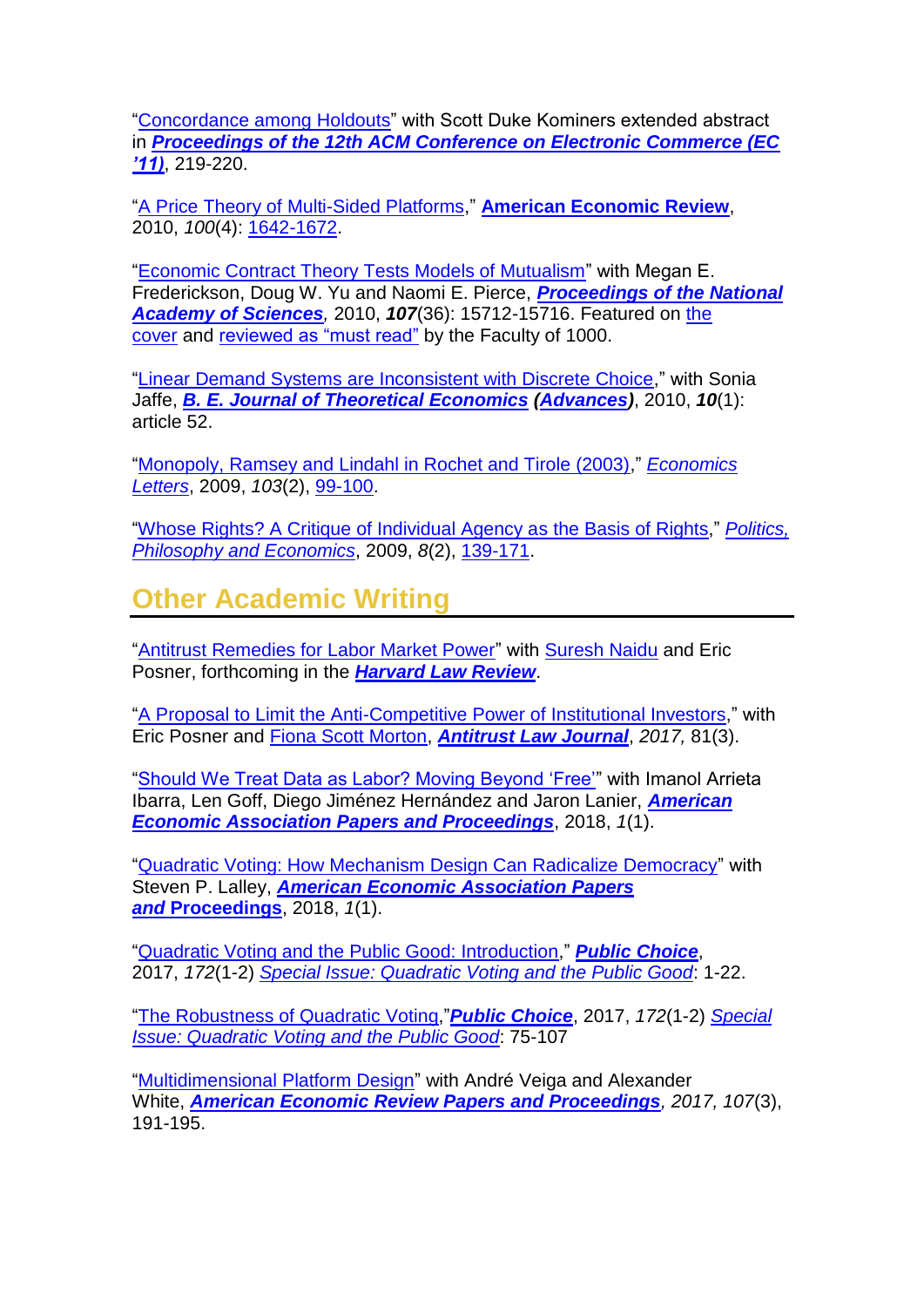["Pricing Institutions and the Welfare Cost of Adverse Selection"](https://www.aeaweb.org/articles?id=10.1257/mic.20150295) with André Veiga, *American Economic Journal: Microeconomics*, 2017, *9*(2), 139-148.

["Matching Markets in the Digital Age"](http://science.sciencemag.org/cgi/content/full/352/6289/1056?ijkey=IxfGJ5vatg3Cs&keytype=ref&siteid=sci) with Eduardo Azevedo, *[Science](http://www.sciencemag.org/)*, 2016, *352*(6289): 1056-1057.

["Voting Squared: Quadratic Voting in Democratic Politics"](https://www.vanderbiltlawreview.org/2015/03/voting-squared-quadratic-voting-in-democratic-politics/) with Eric A. Posner, *[Vanderbilt Law](http://www.vanderbiltlawreview.org/) Review*, 2015, *68*(2): 441-500.

["Cost-Benefit Analysis of Financial Regulation: A](http://www.yalelawjournal.org/forum/cost-benefit-analysis-of-financial-regulations) Response to Criticisms" with Eric Posner, *[Yale Law JournalForum](http://www.yalelawjournal.org/forum),* 2015, *124*: January 22.

"Let the Right ['One' Win: Policy Lessons from the New Economics of Platforms"](https://www.competitionpolicyinternational.com/let-the-right-one-win-policy-lessons-from-the-new-economics-of-platforms/) with Alexander White, *[Competition Policy International,](https://www.competitionpolicyinternational.com/journal/)* 2014, *12*(2): 29-51.

["Benefit-Cost Paradigms in Financial Regulation"](http://papers.ssrn.com/sol3/papers.cfm?abstract_id=2346466) with Eric Posner, *[Journal of](http://www.press.uchicago.edu/ucp/journals/journal/jls.html)  [Legal Studies](http://www.press.uchicago.edu/ucp/journals/journal/jls.html)***,** 2014, *43*(S2): S1-S34.

["Quadratic Voting as Efficient Corporate Governance"](http://papers.ssrn.com/sol3/papers.cfm?abstract_id=2264245) with Eric Posner, *[University of Chicago Law Review](http://lawreview.uchicago.edu/)*, 2014, *81*(1): 251-272.

["An FDA for Financial Innovation: Applying the Insurable Interest Doctrine to 21](http://papers.ssrn.com/sol3/papers.cfm?abstract_id=2010606)  [Century Financial Markets"](http://papers.ssrn.com/sol3/papers.cfm?abstract_id=2010606) with [Eric Posner,](http://www.ericposner.com/) *[Northwestern University Law](http://www.law.northwestern.edu/lawreview/)  [Review](http://www.law.northwestern.edu/lawreview/)*, 2013, *107*(3): 1307-1358.

["Benefit-Cost Analysis in Financial Regulation"](http://www.aeaweb.org/articles.php?doi=10.1257/aer.103.3.393) with [Eric Posner,](http://www.ericposner.com/) *American Economic Review Papers and Proceedings*, 2013, *103*(3): 393-397.

 To be reprinted in Edward Elgar's *Economics of Financial Law,* edited by Geoffrey P. Miller

["Holdout in the Assembly of Complements: A Problem for Market Design"](http://www.aeaweb.org/articles.php?doi=10.1257/aer.102.3.360) with [Scott Duke Kominers,](http://scottkom.com/) *American Economic Review: Papers and Proceedings*, 2012, *102*(3): 360-365.

### **Volumes Edited and Contributed To**

*[After the Flood: How the Crisis Changed Economic Thought](http://www.press.uchicago.edu/ucp/books/book/chicago/A/bo25581539.html)*, edited and introduction written with [Ed Glaesera](http://scholar.harvard.edu/glaeser/home)nd [Tano Santos,](http://www8.gsb.columbia.edu/cbs-directory/detail/js1786) including my conclusion ["Finance and the Common Good"](http://papers.ssrn.com/sol3/papers.cfm?abstract_id=2271832). Published by the [University of](http://www.press.uchicago.edu/index.html)  [Chicago Press](http://www.press.uchicago.edu/index.html) in March 2017.

*[Jewish Economies: Development and Migration in America and Beyond,](http://www.transactionpub.com/title/Jewish-Economies-978-1-4128-4211-2.html)* edited with Stephanie Lo, with my introductory analytical chapter "Simon Kuznets: [Cautious Empiricist of the Eastern European Jewish Diaspora"](http://home.uchicago.edu/weyl/Kuznets_Final_11_10.doc). First volume, *[The Economic Life of American Jewry](http://www.amazon.com/Jewish-Economies-Development-Migration-Euro-American/dp/1412842115/ref=sr_1_1?ie=UTF8&qid=1330197548&sr=8-1)*, was released by [Transaction](http://www.transactionpub.com/merchant2/)  [Publishers](http://www.transactionpub.com/merchant2/) in November 2011; second volume, *[Comparative Perspectives on](http://www.amazon.com/Jewish-Economies-Development-Comparative-Perspectives/dp/1412842700/ref=pd_bxgy_b_img_b)  [Jewish Migration](http://www.amazon.com/Jewish-Economies-Development-Comparative-Perspectives/dp/1412842700/ref=pd_bxgy_b_img_b)*, was released in January 2012.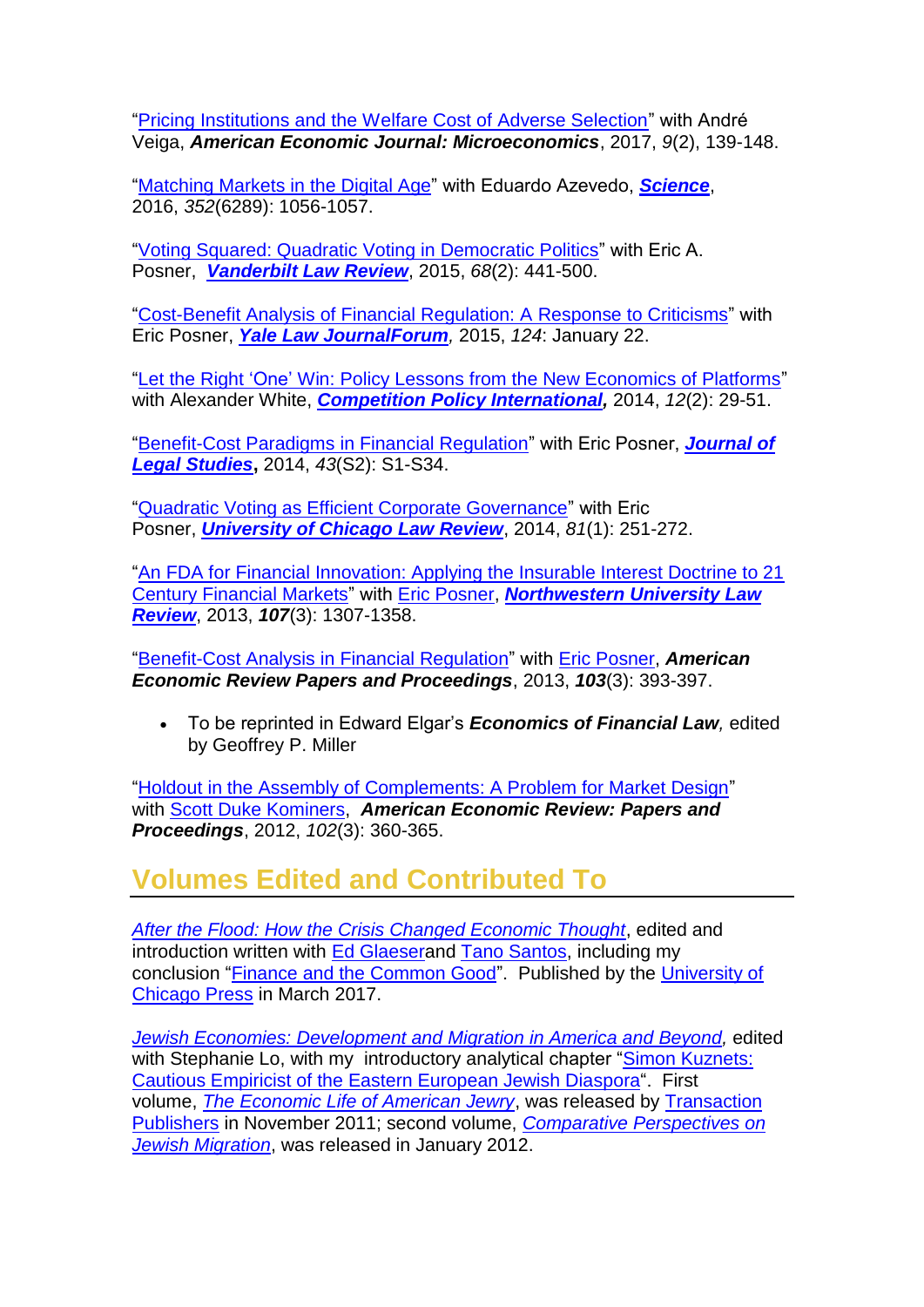# **Article Solicited**

["Functional Forms for Tractable Economic Models and the Cost Structure of](https://papers.ssrn.com/abstract=2194855)  [International Trade"](https://papers.ssrn.com/abstract=2194855) with Michal Fabinger, rejected with an invitation to submit a new version to the *Journal of Political Economy*; new version submitted August 2018.

["Depreciating Licenses"](https://papers.ssrn.com/sol3/papers.cfm?abstract_id=2744810) with [Anthony Lee Zhang,](https://anthonyleezhang.github.io/) rejected with an invitation to submit a new version to the *American Economic Review*, July 2017.

# **Unpublished (Working) Papers**

"A Signaling Theory of Cultural Difference" with [Kadeem Noray,](https://scholar.harvard.edu/kadeem/home) coming October 2018.

"The Marshallian Match" with [Bo Waggoner,](http://people.seas.harvard.edu/~bwaggoner/) coming September 2018.

["Channel Auctions"](https://papers.ssrn.com/sol3/papers.cfm?abstract_id=3241744) with Eduardo M. Azevedo and [David M. Pennock,](http://dpennock.com/) submitted September 2018.

["Liberal Radicalism: Formal Rules for a Society Neutral Among Communities"](https://papers.ssrn.com/sol3/papers.cfm?abstract_id=3243656) with [Vitalik Buterin](https://en.wikipedia.org/wiki/Vitalik_Buterin) and [Zoë Hitzig,](http://www.zoehitzig.com/) September 2018.

["A/B Testing"](http://alexdeng.github.io/) with Eduardo Azevedo, Alex Deng, Pepe Montiel Olea and Justin Rao, April 2018.

["Lottery Equilibrium"](https://papers.ssrn.com/sol3/papers.cfm?abstract_id=3157918) with [Joshua Mollner,](https://sites.google.com/site/joshuamollner/) April 2018.

["Descending Price Optimally Coordinates Search"](http://papers.ssrn.com/sol3/papers.cfm?abstract_id=2753858) with [Robert Kleinberg](http://www.cs.cornell.edu/~rdk/) and Bo Waggoner, March 2018.

["Surge Pricing Solve the Wild Goose Chase"](https://ssrn.com/abstract=2890666) with [Juan Camilo Castillo](https://sites.google.com/site/juancamcastillo/) and [Dan](http://www.nber.org/people/dan_knoepfle)  [Knoepfle,](http://www.nber.org/people/dan_knoepfle) March 2018.

["Nash Equilibria for Quadratic Voting"](https://arxiv.org/abs/1409.0264) with Steven P. Lalley, January 2018.

["Quadratic Voting in Finite Populations"](http://papers.ssrn.com/sol3/papers.cfm?abstract_id=2571026) with Bharat Chandar, February 2018.

["A Solution to the Collective Action Problem in Corporate Reorganizations"](http://papers.ssrn.com/sol3/papers.cfm?abstract_id=2321904) with Eric Posner, September 2013; inactive.

["Concordance among Holdouts"](http://papers.ssrn.com/sol3/papers.cfm?abstract_id=1591466) with Scott Duke Kominers, September 2012. New version coming soon joint also with [Jerry Green](http://www.people.hbs.edu/jgreen/) and Steven P. Lalley entitled "A Quadratic Voting Solution to the Holdout Problem."

["Slutsky meets Marschak: First-Order Identification of Multi-product](http://ssrn.com/abstract=1529110)  [Production,](http://ssrn.com/abstract=1529110)" December 2009; inactive.

["Is Arbitrage Socially Beneficial?"](http://ssrn.com/abstract=1324423) October 2007; inactive.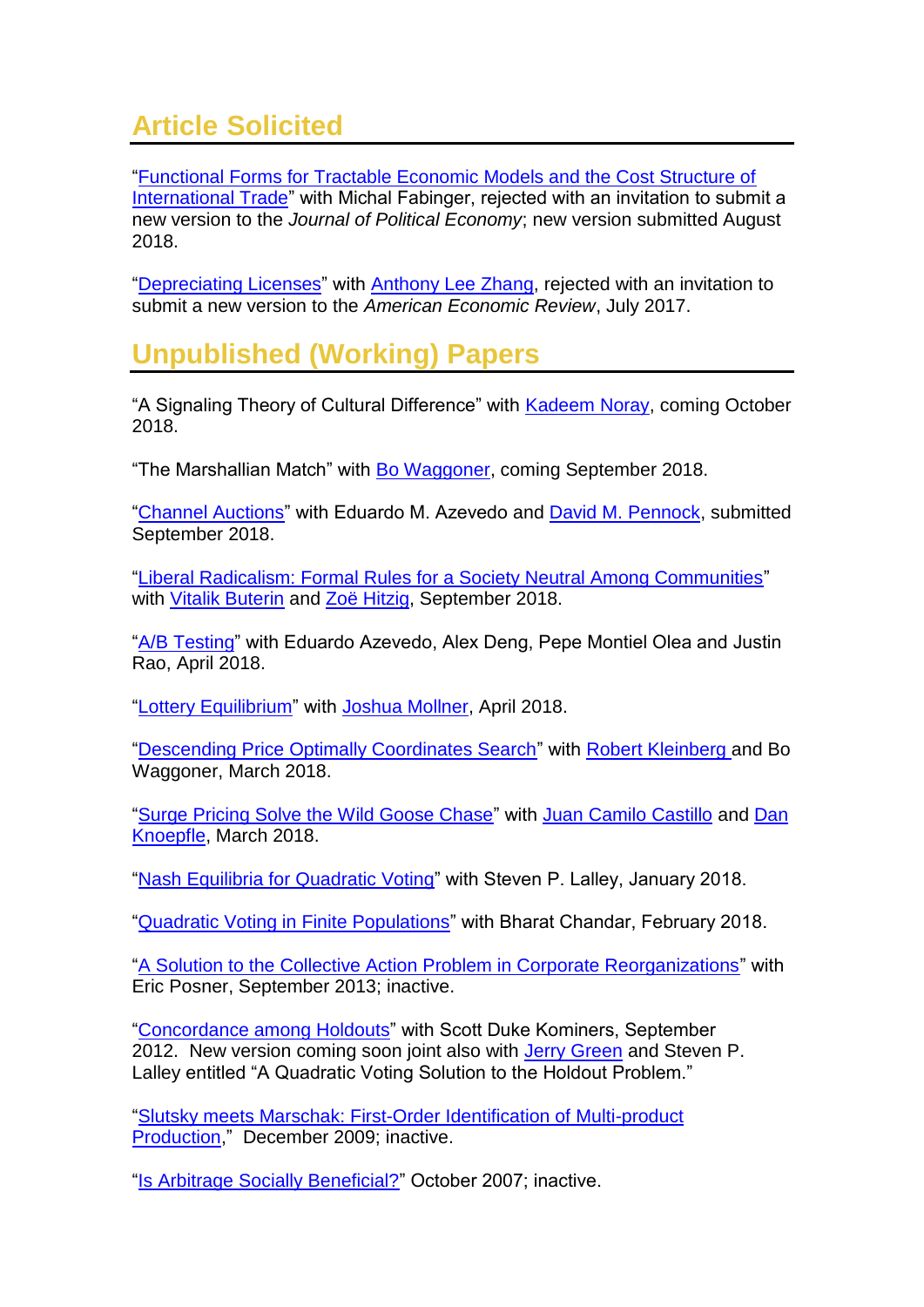["A Simple Theory of Scientific Learning,](http://ssrn.com/abstract=1324410)" September 2007; inactive.

["Biasing Auctions,](http://ssrn.com/abstract=1324365)" April 2006; inactive.

#### **Patents**

"Systems, Methods, and Computer-Readable Media for Conducting an Online Auction Using Narrowing Upper and Lower Bounds" with David Myer Pennock, [Siddhartha Sen](https://www.microsoft.com/en-us/research/people/sidsen/) and Eduardo Monteiro de Azevedo, application filed January 2017.

"Descending Price Auction for a Divisible Good" with Robert Kleinberg, application filed August 2016.

["System and Method for Convex Voting in Various Types of Research and](https://www.google.com/patents/US20160267740)  [Voting"](https://www.google.com/patents/US20160267740) with [David Quarfoot,](https://about.me/dquarfoot) Eric Posner and [Kevin Slavin,](https://www.media.mit.edu/people/slavin/overview/) application filed March 2016.

"Computerized Raffle for the Optimal Allocation of Goods" with [Christina Lee,](http://www.mit.edu/~celee/) application filed January 2016.

"Descending Counter Value Matching with Information Sharing" with Bobby Kleinberg and Bo Waggoner, application filed December 2015.

### **Opinion and Policy Articles**

"Confronting Monopsony" with Eric Posner, forthcoming from the [Tony Blair](https://institute.global/)  [Institute for Global Change.](https://institute.global/)

"Liberty v. Monopoly" with Eric A. Posner, forthcoming in *[American Affairs](https://americanaffairsjournal.org/)  [Journal](https://americanaffairsjournal.org/)*.

"Organizing Data Dignity" with Jaron Lanier, forthcoming in the *[Harvard](https://hbr.org/)  [Business Review](https://hbr.org/)*.

["The Supreme Court is an anti-democratic nightmare. Here's how to fix it."](https://www.vox.com/the-big-idea/2018/6/4/17426004/travel-ban-cake-gay-rights-social-issues-judicial-activism-kennedy-democracy-qv) with Eric Posner, *[Vox](http://vox.com/),* June 29, 2018.

["A Radical Proposal for Improving Capitalism"](https://www.barrons.com/articles/a-radical-proposal-for-improving-capitalism-1529082880) with Eric Posner, *[Barron's](https://www.barrons.com/)*, June 15, 2018.

["Liberation Through Radical Decentralization"](https://medium.com/@VitalikButerin/liberation-through-radical-decentralization-22fc4bedc2ac) with Vitalik Buterin, *[Medium](https://medium.com/),* May 21, 2018.

["The Real Villain Behind Our New Gilded Age"](https://www.nytimes.com/2018/05/01/opinion/monopoly-power-new-gilded-age.html) with Eric Posner, *[New York](http://www.nytimes.com/)  [Times](http://www.nytimes.com/)*, May 1, 2018.

["Want Our Personal Data?](https://www.wsj.com/articles/want-our-personal-data-pay-for-it-1524237577) Pay for It" with Eric A. Posner, *[Wall Street Journal](https://www.wsj.com/)*, April 20, 2018.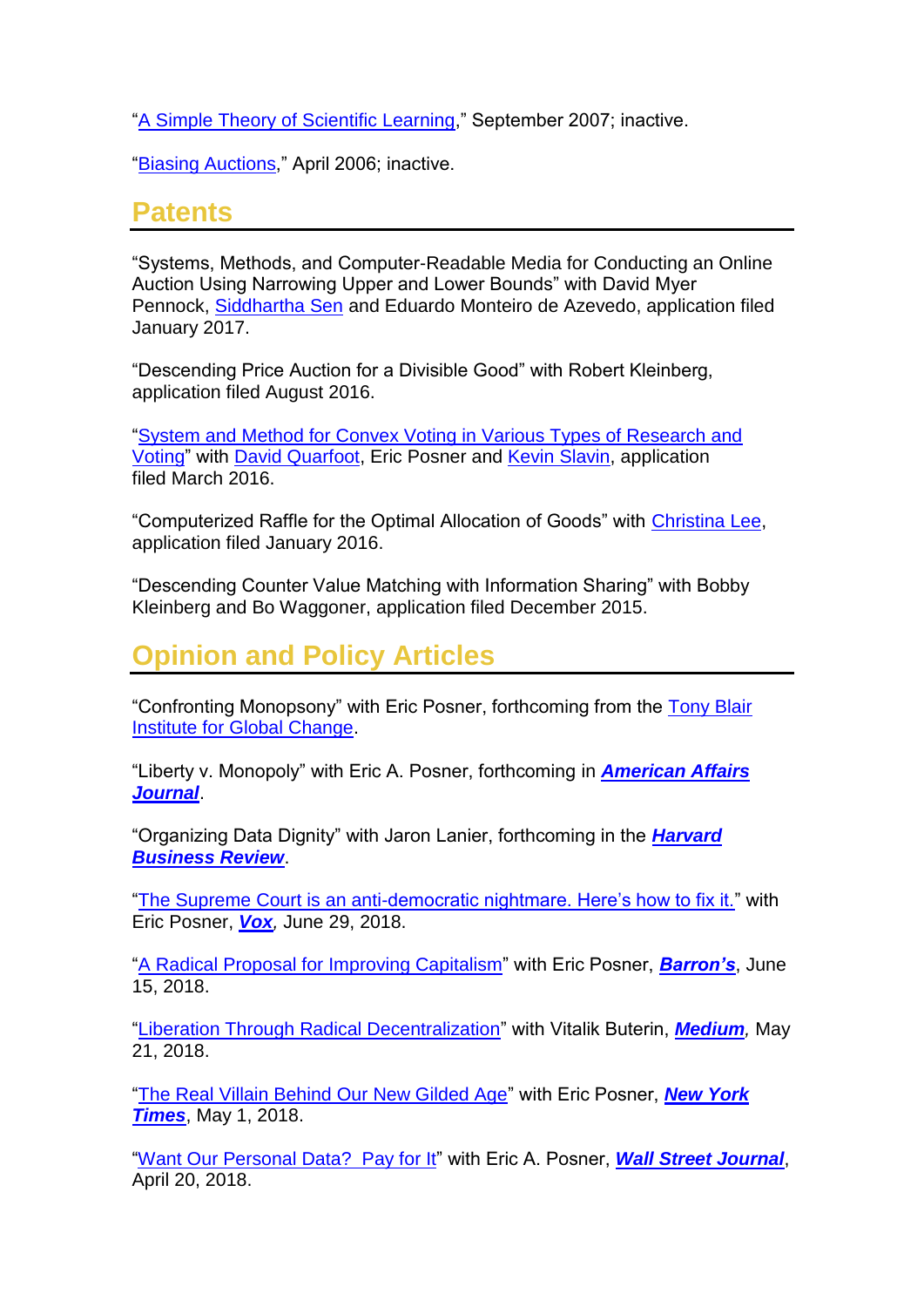["More and more companies have monopoly power over workers' wages.](https://www.vox.com/the-big-idea/2018/4/6/17204808/wages-employers-workers-monopsony-growth-stagnation-inequality) That's [killing the economy"](https://www.vox.com/the-big-idea/2018/4/6/17204808/wages-employers-workers-monopsony-growth-stagnation-inequality) with Suresh Naidu and Eric Posner, *Vox,* April 6, 2018.

["Sponsor a Immigrant Yourself"](https://www.politico.com/magazine/story/2018/02/13/immigration-visas-economics-216968) with Eric Posner, *[Politico](https://www.politico.com/)*, February 13, 2018.

["What if Socially Useful Jobs Were Taxed Less Than Other Jobs?"](https://hbr.org/2017/10/what-if-socially-useful-jobs-were-taxed-less-than-other-jobs) with Benjamin B. Lockwood and Charles G. Nathanson, *Harvard Business Review*, October 2017.

["Redesigning Spectrum Licenses"](https://object.cato.org/sites/cato.org/files/serials/files/regulation/2017/9/regulation-v40n3-3.pdf) with Paul Milgrom and Anthony Lee Zhang, *[Regulation](https://www.cato.org/regulation/winter-20172018)*, 2017, *40*(3): 22-26.

["A Monopoly Donald Trump Can Pop"](http://www.nytimes.com/2016/12/07/opinion/a-monopoly-donald-trump-can-pop.html) with Eric Posner and Fiona Scott Morton, *New York Times*, December 7, 2017.

["We Are Lifelong Zionists. Here's Why We've Chosen to Boycott Israel"](https://www.washingtonpost.com/opinions/a-zionist-case-for-boycotting-israel/2015/10/23/ac4dab80-735c-11e5-9cbb-790369643cf9_story.html) with Steven Levitsky, *[The Washington Post](https://www.washingtonpost.com/)*, October 23, 2015.

["Humans are Doing Democracy Wrong.](http://www.spectator.co.uk/features/9512322/humans-are-doing-democracy-wrong-bees-are-doing-it-right/) Bees are Doing it Right" with [Rory](http://www.ted.com/speakers/rory_sutherland)  [Sutherland,](http://www.ted.com/speakers/rory_sutherland) *[The Spectator](http://www.spectator.co.uk/)*, May 2, 2015.

["Mutual Funds' Dark Side"](http://www.slate.com/articles/news_and_politics/view_from_chicago/2015/04/mutual_funds_make_air_travel_more_expensive_institutional_investors_reduce.html) with Eric Posner, *[Slate](http://www.slate.com/)*, April 16, 2015.

["A Radical Solution to Global Income Inequality: Make the U.S. More Like](http://www.newrepublic.com/article/120179/how-reduce-global-income-inequality-open-immigration-policies)  [Qatar"](http://www.newrepublic.com/article/120179/how-reduce-global-income-inequality-open-immigration-policies) with Eric A. Posner, *[The New Republic](http://www.newrepublic.com/)*, November 6, 2014.

["Competition Policy in Selection Markets"](https://www.competitionpolicyinternational.com/competition-policy-in-selection-markets) with Neale Mahoney and André Veiga, *[CPI Antitrust Chronicle](https://www.competitionpolicyinternational.com/chronicle/)*, 2014 *10*(1): "Of Special Interest" article 2.

["Thomas Piketty is Wrong: America Will Never Look Like a Jane Austen Novel"](http://www.newrepublic.com/article/118925/pikettys-capital-theory-misunderstands-inherited-wealth-today) with Eric A. Posner, *The New Republic*, July 31, 2014.

["The Answer for Obamacare? Oligopoly"](http://www.slate.com/articles/news_and_politics/jurisprudence/2014/03/obamacare_open_enrollment_ends_to_save_the_health_care_exchanges_we_need.html) with André Veiga, *Slate*, March 31, 2014.

["The Case for Benefit-Cost Analysis of Financial Regulations"](http://object.cato.org/sites/cato.org/files/serials/files/regulation/2014/1/regulation-v36n4-2.pdf) with Eric Posner, *Regulation*, 2013-2014, *36*(4): 30-34.

["How to Make Sure the Volker Rule Survives in Court"](http://www.bloomberg.com/news/2013-12-10/how-to-make-sure-the-volcker-rule-survives-in-court.html) with Eric A. Posner, *[Bloomberg View](http://www.bloomberg.com/)*, December 10, 2013.

["How to Make Poison Pills Palatable"](http://dealbook.nytimes.com/2013/07/17/how-to-make-poison-pills-palatable/?_r=0) with Eric Posner, *[New York Times](http://dealbook.nytimes.com/)  [Dealbook](http://dealbook.nytimes.com/)*, July 17, 2013.

["Shareholder Democracy Needs People to Pay for Their Votes"](http://www.ft.com/intl/cms/s/0/f37a09c4-bbc9-11e2-82df-00144feab7de.html) with Eric Posner, *[Financial Times](http://www.ft.com/home/us)*, May 13, 2013.

["Against Casino Finance"](http://www.nationalaffairs.com/publications/detail/against-casino-finance) with Eric Posner, *[National Affairs](http://www.nationalaffairs.com/) 14*, Winter 2013: 58-77.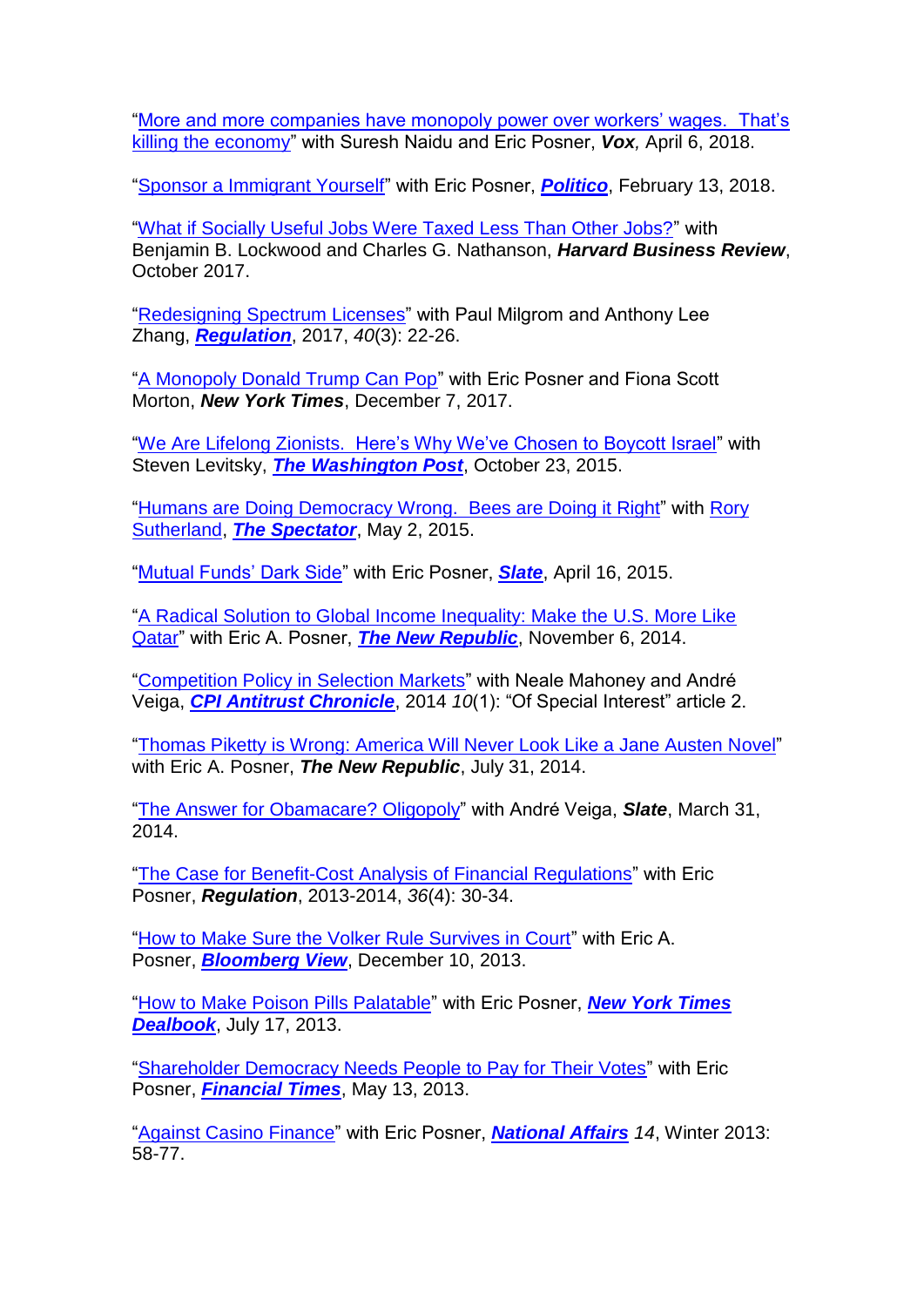["Not Worth the Gamble"](http://www.slate.com/articles/business/moneybox/2012/04/credit_default_swaps_collateralized_debt_obligations_why_it_should_be_illegal_to_speculate_using_financial_derivatives_.html) with Eric Posner, *Slate*, April 4th, 2012.

["An FDA for Securities Could Help Avert Crises"](http://www.bloomberg.com/news/2012-04-02/an-fda-for-derivatives-could-prevent-future-crises.html) with Eric Posner, *Bloomberg View*, April 2nd, 2012

["Retos para un Mercado de Libre Competencia: El Control de Fusiones y](mailto:weyl@uchicago.edu?subject=Request%20for%20copy%20of%20Per%C3%BA%20policy%20speech)  [Carteles"](mailto:weyl@uchicago.edu?subject=Request%20for%20copy%20of%20Per%C3%BA%20policy%20speech) in *¿Competidores o Monopolistas?*, edited by Jaime Delgado and published by the [Instituto de Consumo](http://peruconsume.blogspot.com/2011/07/curso-conferencia-retos-para-un-mercado.html) de la [Universidad San Martín de](http://www.usmp.edu.pe/)  [Porres](http://www.usmp.edu.pe/) in Lima, Perú, 2011.

["Price Theory and Merger Guidelines"](https://www.competitionpolicyinternational.com/price-theory-and-merger-guidelines/) with Sonia Jaffe, 2011, *[CPI Antitrust](https://www.competitionpolicyinternational.com/chronicle/)  [Chronicle](https://www.competitionpolicyinternational.com/chronicle/) 3*(1): article 2.

["Put the Bankers Back to Work,](http://www.huffingtonpost.com/e-glen-weyl/put-the-bankers-back-to-w_b_164420.html)" *[Huffington Post](http://www.huffingtonpost.com/)*, February 5th, 2009.

["Financial Guidance from FDA,](http://www.boston.com/bostonglobe/editorial_opinion/oped/articles/2008/12/03/financial_guidance_from_fda/)" *[Boston Globe](http://www.boston.com/bostonglobe/)*, December 3rd, 2008.

### **Grants and Honors**

Alfred P. [Sloan Foundation](http://www.sloan.org/) [Research Fellowship](http://www.sloan.org/fileadmin/media/files/press_releases/2014_SRF_Press_Release_vF.pdf) (2014-2018)

*[Pacific Standard](http://www.psmag.com/)*'s [Top 30 Thinkers Under 30](http://www.psmag.com/navigation/books-and-culture/the-30-top-thinkers-under-30-introduction-76201/) (2014)

[Neubauer Collegium](http://neubauercollegium.uchicago.edu/) [Grant](http://news.uchicago.edu/article/2013/03/04/neubauer-collegium-selects-inaugural-research-projects) to support the [Comparative Economics Working](http://neubauercollegium.uchicago.edu/faculty/comparative_economics/)  [Group](http://neubauercollegium.uchicago.edu/faculty/comparative_economics/) (2013-2015)

Becker Friedman Institute Research Grant (2013-2015)

American Economic Review Excellence in Refereeing Award (2009, 2010 and 2013)

Sloan Foundation Conference Grant, joint with Eric Posner (2013)

Social Sciences Division Research Grant, University of Chicago (2012-2013)

[Kauffman Foundation](http://www.kauffman.org/) [Junior Fellowship in Entrepreneurship Research](http://www.kauffman.org/research-and-policy/kjff/fellows.aspx) (2012- 2014)

[ANACOM](http://www.anacom.pt/) [Award for best paper,](http://cefup.fep.up.pt/index.php?id_page=172) "Multidimensional Product Design", at the [3rd](http://cefup.fep.up.pt/index.php?id_page=163)  [Workshop on the Economics of Information and Communication](http://cefup.fep.up.pt/index.php?id_page=163)  [Technologies](http://cefup.fep.up.pt/index.php?id_page=163) (2012)

NET Institute Grant (2010, joint with Alexander White, and 2011, joint with André Veiga)

Research gift from [Microsoft Corporation](http://www.microsoft.com/en/us/default.aspx) (2010)

Sloan Foundation Research Grant, joint with Charlie Nathanson (2010)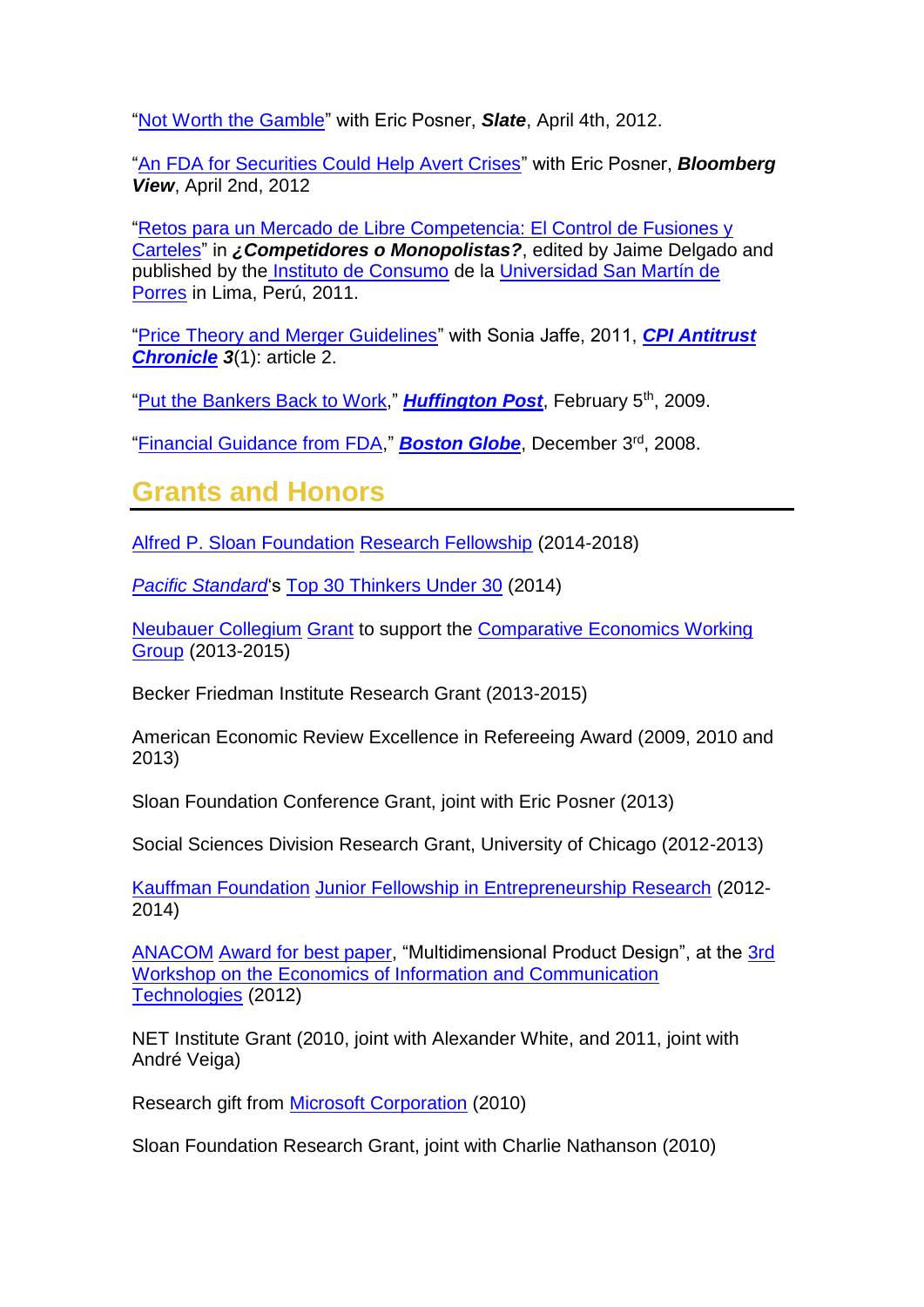[Harvard Real Estate Academic Initiative Faculty Research Grant,](http://www.exed.hbs.edu/programs/re/reai.html) joint with Scott Duke Kominers (2010)

[Milton](http://www.hms.harvard.edu/spa/funding/internal/milton.shtml) Fund research grant, Harvard University (2009)

[J. Wallace Ely '32 Fund,](http://home.uchicago.edu/weyl/ely.pdf) Princeton University (2008)

Supplemental Merit Fellowship, Princeton University Department of Economics (2007-2008)

Princeton University Graduate School Fellowship (2007-2008)

Elected [Valedictorian](http://www.princeton.edu/main/news/archive/S18/00/36A09/?section=featured) by a vote of the Princeton faculty (2007)

[Halbert White '72 Prize](http://home.uchicago.edu/weyl/Class_of_2007-1.pdf) to the most outstanding economics major (2007)

Wolf Balleisan Memorial Prize for best economics senior thesis (2007)

Birch Family Prize, to the Finance Certificate student with the best grades in finance classes (2007)

Awarded Highest Honors (Summa Cum Laude) in economics (2007)

[USA TODAY All-USA College Academic Team](http://www.usatoday.com/news/education/2007-02-15-college-allstars-second_x.htm) (2007)

[George B. Wood Legacy Junior Prize](http://www.princeton.edu/main/news/archive/S15/79/09M54/index.xml?section=topstories) for exceptional academic achievement in the junior year at Princeton University (2006)

[Josephine De Karman Fellowship](http://www.dekarman.org/) (2006)

Elected in the fall of senior year to [Phi Beta Kappa](http://www.pbk.org/home/index.aspx) with a dozen other students (2006)

[Humane Studies Fellowship](http://www.theihs.org/subcategory.php/2.html) (2006)

[Merit Scholarship](http://www.collegehonors.org/scholars.htm) from National Scholars Honor Society (2005)

[Merit Award](http://www.nscs.org/files/u1/orig-media/system/pdf/AnnualReport2006-07.pdf) from the National Society of Collegiate Scholars (2005)

Twice, [Shapiro Prize for Academic Excellence](http://www.dailyprincetonian.com/archives/2001/04/10/news/2853.shtml) to top 35 students in each of the sophomore and junior classes at Princeton (2004, 2005)

[Quin Morton '36 Writing Seminar Essay Prize](http://web.princeton.edu/sites/writing/Writing_Seminar/WSContest.htm) to the top 10 essays by freshmen at Princeton (2004)

Walter E. Hope Prize and Spencer Trask Medal to best freshman debater at Princeton (2004)

[The Daily Princetonian](http://www.dailyprincetonian.com/) Arts Writing Award (2004)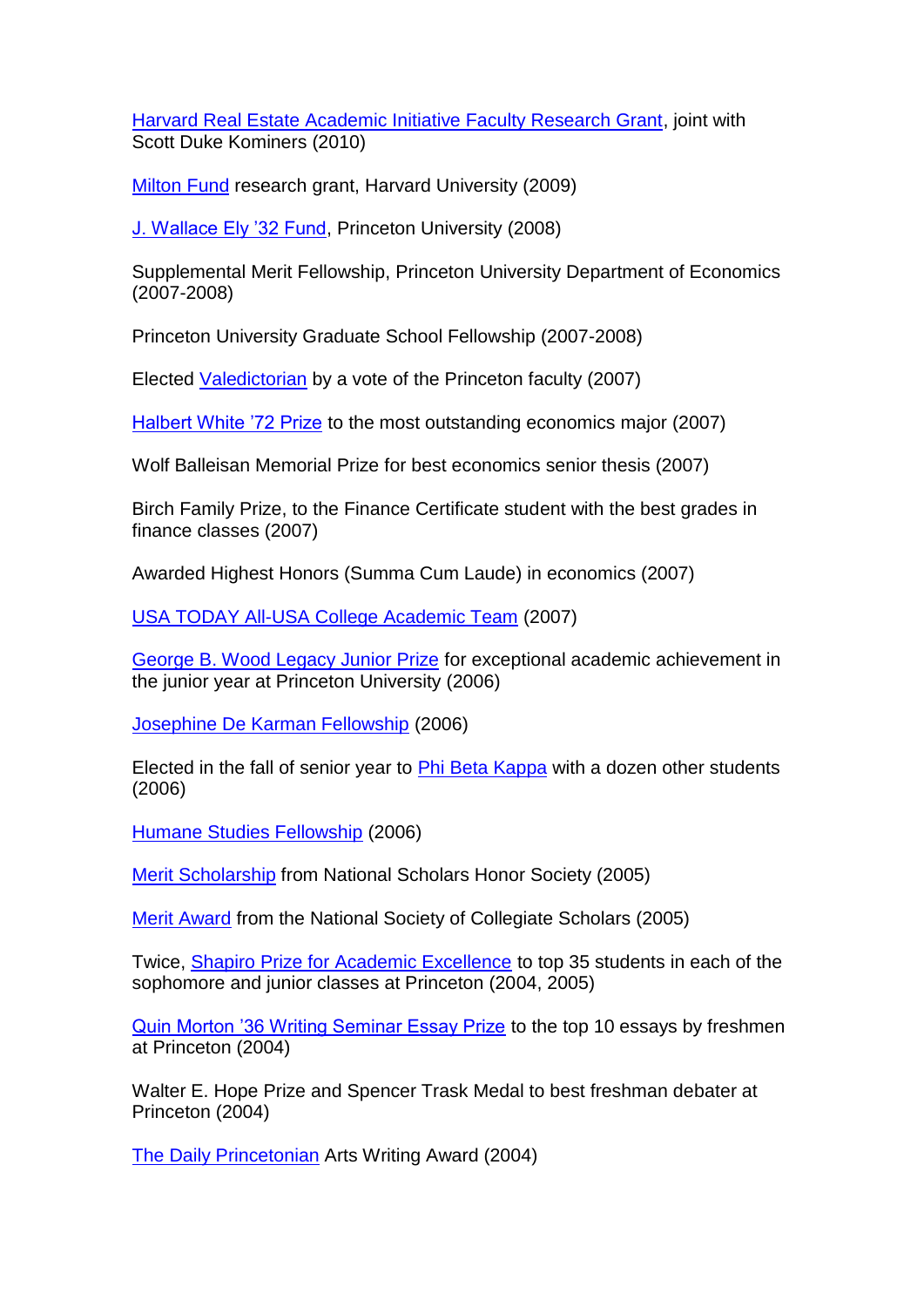## **[Teaching Experience](http://glenweyl.com/teaching)**

ECON 421(562)/CPSC 412(512) Designing the Digital Economy at Yale University, 2016.

ECON20110 Elements of Economic Analysis II (Honors Intermediate Theory of the Firm) at the University of Chicago, 2012-2014. Co-listed as LAWS99305 with the Law School 2013-2014.

ECON24210/40501 Price Theory and Market Design (Joint undergraduatesecond-year graduate course that forms the first term of the graduate field sequence in Market Design) at the University of Chicago, 2012-2013.

ECON-4527 Advanced Price Theory and Market Structures at UniAndes in Summmer 2012.

Four invited guest lectures in ECON 30100 and 30200 Price Theory (Introductory Graduate Microeconomics) taught by Gary Becker and Kevin Murphy at the University of Chicago, Fall and Winter 2011.

ECON 20100 Elements of Economic Analysis II (Turbo and Regular Sections) at University of Chicago, Fall 2011.

Invited guest lectures: Special lecture to masters 1 and 2 students at Toulouse School of Economics and [ECO321 Industrial Organization](http://blackboard.princeton.edu/webapps/portal/frameset.jsp?tab=courses&url=%2Fbin%2Fcommon%2Fcourse.pl%3Fcourse_id%3D_35701_1) (Princeton, undergraduate, Professor [Swati Bhatt\)](http://wws.princeton.edu/people/display_person.xml?netid=sbhatt&display=Visiting) on ["Pass-Through, Double](http://home.uchicago.edu/weyl/Pass-Through_Undergrad_Slides.pdf)  [Marginalization and Two-Sided Markets"](http://home.uchicago.edu/weyl/Pass-Through_Undergrad_Slides.pdf) and COS444 [Electronic](http://www.cs.princeton.edu/courses/archive/spr08/cos444/index.html)  [Auctions](http://www.cs.princeton.edu/courses/archive/spr08/cos444/index.html) (Princeton, undergraduate, Professor [Ken Steiglitz\)](http://www.cs.princeton.edu/~ken/) on ["Frontiers of](http://home.uchicago.edu/weyl/Auction_Slides.pdf)  [Behavioral Auction Theory"](http://home.uchicago.edu/weyl/Auction_Slides.pdf) (2008).

Teaching assistant for Professors [Markus Brunnermeier](http://www.princeton.edu/~markus) and [José](http://www.princeton.edu/~joses)  [Scheinkman](http://www.princeton.edu/~joses) in [Financial Economics I](http://www.princeton.edu/pr/catalog/gsa/05/140.htm) (PhD asset pricing), Princeton University, Fall 2006. Average [course evaluation](http://home.uchicago.edu/weyl/eval.pdf) rating: 4.22/5.0.

### **Dissertations and Theses Advised**

Anthony Lee Zhang, PhD at the Stanford Graduate School of Business in progress, graduation expected 2019 (outside member).

Rhoni Gericke, BA at Yale University, 2017.

[Bert Willekens,](http://www.econ.kuleuven.be/feb/medewerker/Userpage.aspx?PID=1657) PhD at [KU Leuven,](http://www.kuleuven.be/english) September 2014. Initial placement: postdoctoral fellowship at KU Leuven.

André Veiga, PhD at TSE, September 2013, committee co-chair. Initial placement: post-doc at [University of Oxford.](http://www.economics.ox.ac.uk/)

Michal Fabinger, PhD at Harvard University, June 2012, committee member. Initial placement: [Pennsylvania State University.](http://econ.la.psu.edu/) Currently: [University of Tokyo.](http://www.e.u-tokyo.ac.jp/index-e.html)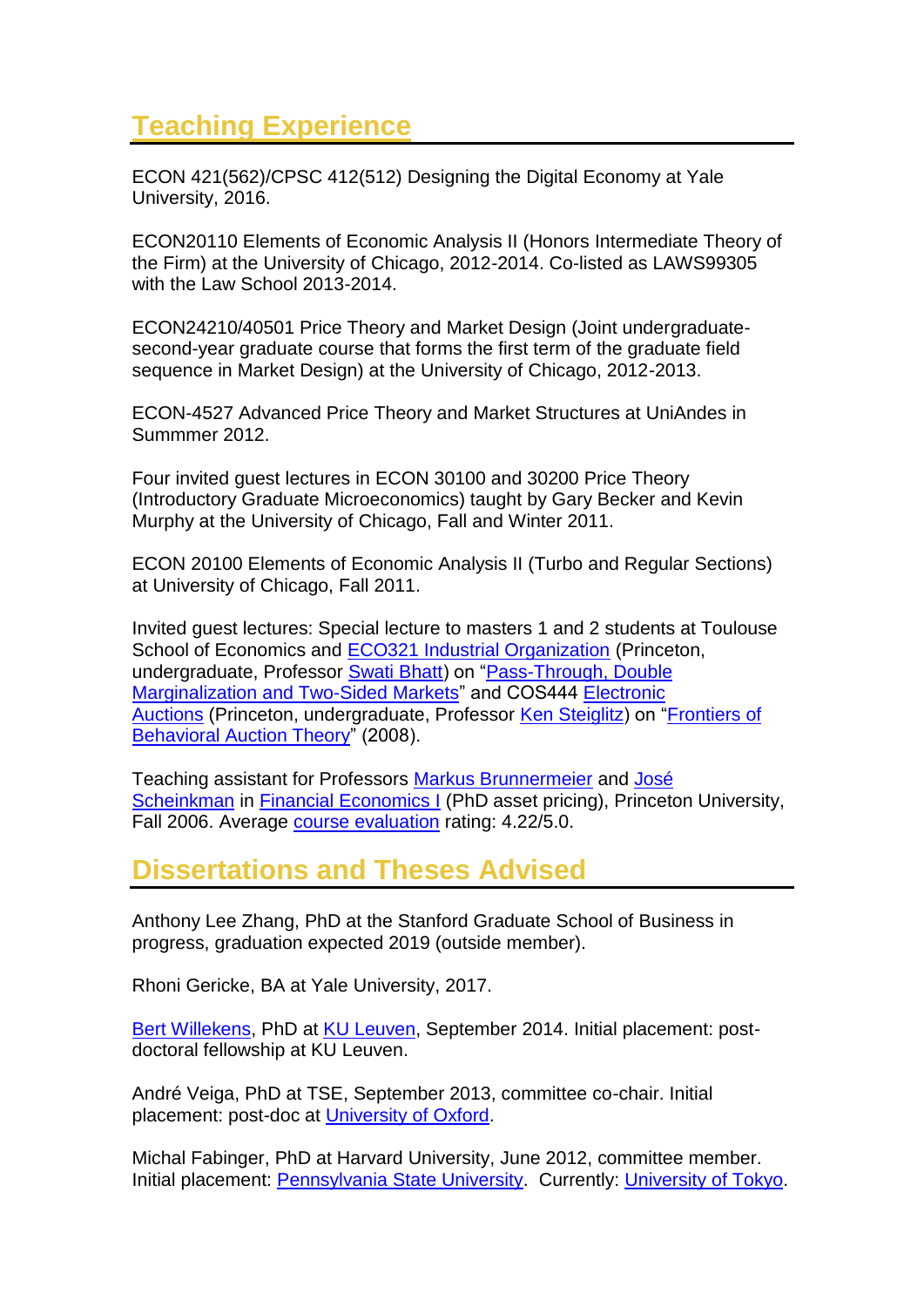William Weingarten, MA at Harvard University summa cum laude, June 2011.

Scott Duke Kominers, PhD at Harvard University, June 2011, committee member. Initial placement: post-doc at the Becker Friedman Institute for Research in Economics, University of Chicago.

Alexander White, PhD at TSE, June 2010, committee co-chair. Initial placement: post-doc at Harvard. Currently: [Tsinghua University.](http://www.sem.tsinghua.edu.cn/portalweb/appmanager/portal/semEN)

### **Professional Experience**

Senior Program Committee Member, [17th](http://www.sigecom.org/ec16/) and [18th](http://www.sigecom.org/ec17/) ACM Conference on Economics and Computation (EC '16 and '17).

Co-organizer of *[Quadratic Voting and the Public Good](https://bfi.uchicago.edu/events/quadratic-voting-and-public-good)*, a conference at the University of Chicago funded by the Becker Friedman Institute and to be published in *Public Choice (*2016).

Co-organizer of *[Advances in Price Theory](https://bfi.uchicago.edu/events/advances-price-theory)*, a conference at the University of Chicago funded by the Becker Friedman Institute (2015).

Co-organizer of *[Normative Ethics and Welfare Economics](http://bfi.uchicago.edu/events/normative-ethics-and-welfare-economics)*, a conference at the University of Chicago funded by the Becker Friedman Institute and to be published in *Economic Journal* (2014).

[Associate Editor,](http://www.journals.elsevier.com/international-journal-of-industrial-organization/editorial-board/) *[International Journal of Industrial Organization](http://www.elsevier.com/wps/find/journaldescription.cws_home/505551/description#description)* (2013- 2016).

Co-Organizer and Guest Co-Editor of *[Journal of Legal Studies](http://www.press.uchicago.edu/ucp/journals/journal/jls.html)* special issue on "Benefit-Cost Analysis for Financial Regulation" based on a conference held at the University of Chicago Law School and funded by the Alfred P. Sloan Foundation (2013).

Co-Founder and Co-Director, University of Chicago [Working Group on](https://neubauercollegium.uchicago.edu/page/seed-projects-0)  [Comparative Economics](https://neubauercollegium.uchicago.edu/page/seed-projects-0) (2013) .

Referee: *[American Economic Journal: Applied Economics](http://www.aeaweb.org/aej-applied/)*, *[American](https://www.aeaweb.org/aej-policy/)  [Economic Journal: Economic Policy](https://www.aeaweb.org/aej-policy/)*, *American Economic Journal: Microeconomics*, *American Economic Review*, *[Econometrica](http://www.econometricsociety.org/)*, *[Economic](http://www.blackwellpublishing.com/journal.asp?ref=0013-0133)  [Journal](http://www.blackwellpublishing.com/journal.asp?ref=0013-0133)*, *[Economic Inquiry](http://www.blackwellpublishing.com/journal.asp?ref=0095-2583)*, *Economics Letters*, *[Games and Economic](http://www.elsevier.com/wps/find/journaldescription.cws_home/622836/description#description)  [Behavior](http://www.elsevier.com/wps/find/journaldescription.cws_home/622836/description#description)*, *[Journal of Finance](http://www.afajof.org/)*, *[Journal of Economics and Management](http://www.kellogg.northwestern.edu/research/journals/jems/jems.htm)  [Strategy](http://www.kellogg.northwestern.edu/research/journals/jems/jems.htm)*, *[Journal of Economic Theory](http://jet.arts.cornell.edu/Main.html)*, *[Journal of Industrial](http://www.blackwellpublishing.com/journal.asp?ref=0022-1821&site=1)  [Economics](http://www.blackwellpublishing.com/journal.asp?ref=0022-1821&site=1)*, *[International Journal of Business and Economics](http://www.ijbe.org/)*, *[Journal of](http://www.press.uchicago.edu/ucp/journals/journal/jle.html)  [Law and Economics](http://www.press.uchicago.edu/ucp/journals/journal/jle.html)*, *[Journal of Law, Economics and](http://jleo.oxfordjournals.org/)  [Organization](http://jleo.oxfordjournals.org/)*, *[Journal of Moral Philosophy](http://www.brill.nl/jmp)*, *Journal of Political Economy*, *[Journal of Public Economics](http://www.journals.elsevier.com/journal-of-public-economics/)*, *[Journal of Public Economic](http://www.blackwellpublishing.com/journal.asp?ref=1097-3923)  [Theory,](http://www.blackwellpublishing.com/journal.asp?ref=1097-3923) [MacArthur Foundation](http://www.macfound.org/site/c.lkLXJ8MQKrH/b.3599935/k.1648/John_D__Catherine_T_MacArthur_Foundation.htm)*, *[National Science Foundation](http://www.nsf.gov/)*, *[Network](http://springerlink.metapress.com/content/106607/)  [and Spatial Economics](http://springerlink.metapress.com/content/106607/)*, *[Oikos](http://www.wiley.com/bw/journal.asp?ref=0030-1299&site=1)*, *Politics, Philosophy and Economics*, *[Quantitative Economics](http://www.qeconomics.org/)*, *Quarterly Journal of*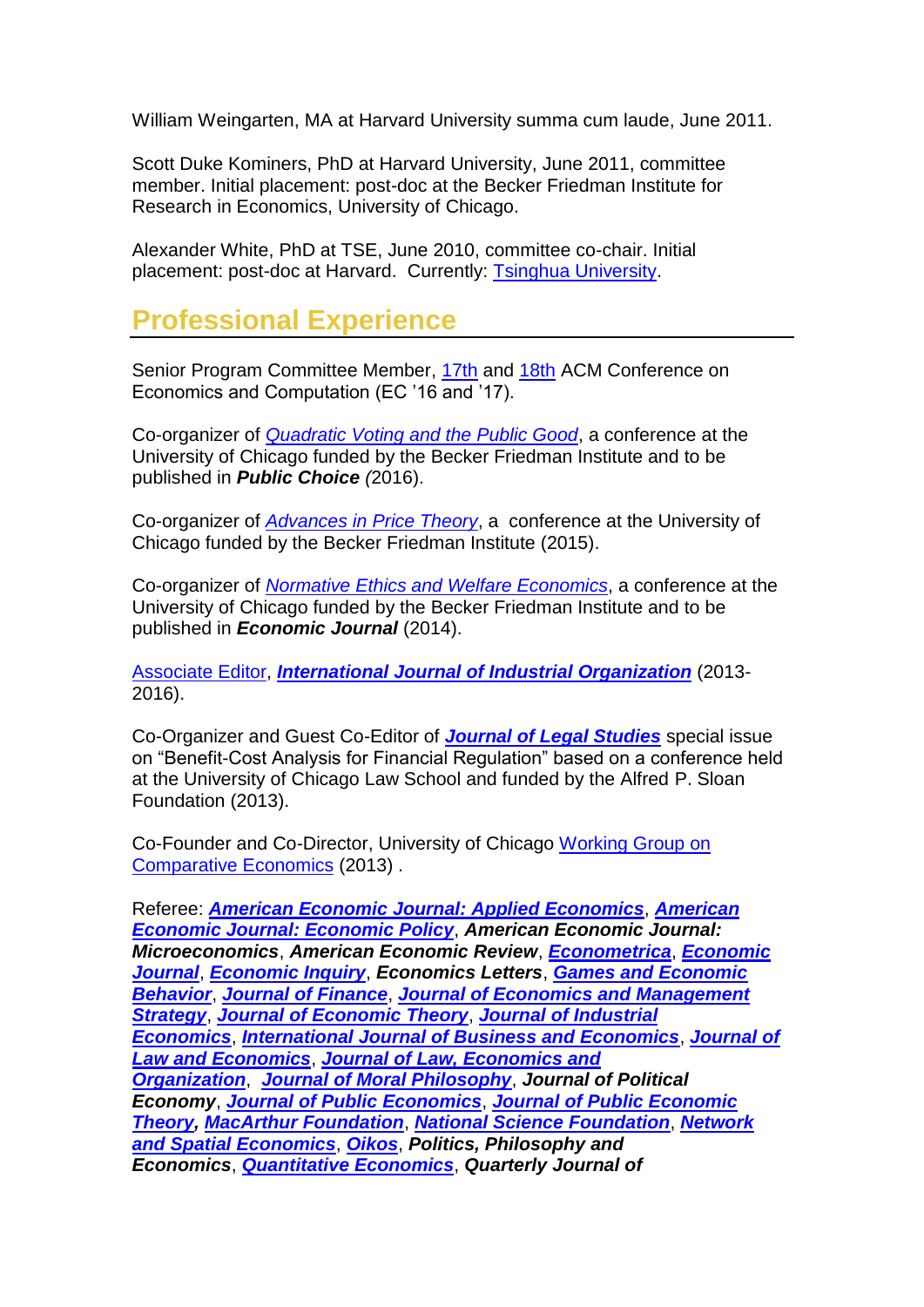*Economics*, *[RAND Journal of Economics](http://www.rje.org/)*, *[Review of Economic](http://www.restud.org.uk/)  [Studies](http://www.restud.org.uk/)*, *[Review of Network Economics](http://www.rnejournal.com/)*, *[Scandinavian Journal of](http://www.wiley.com/bw/journal.asp?ref=0347-0520)  [Economics](http://www.wiley.com/bw/journal.asp?ref=0347-0520)*, *Theoretical Economics* and *[Yale Law Journal](http://www.yalelawjournal.org/)*.

More than a hundred presentations at universities, regulatory agencies, consultancies and conferences.

Program Committee Member, [Simon Kuznets International Symposium](http://www.skisd.org/en/simposium/info/7/27)

Guest Editor, *Competition Policy International [Antitrust Chronicle](https://www.competitionpolicyinternational.com/chronicle/)*

Conference session chair: [2010 Allied Social Science Association](http://www.aeaweb.org/aea/conference/program/2010_AEA_meeting_papers.php)  [meetings,](http://www.aeaweb.org/aea/conference/program/2010_AEA_meeting_papers.php) [NET Institute Conference](http://www.netinst.org/2010_conference.htm) and [History of Economics Society \(HES\)](http://hes2010.syr.edu/sessions.php)  **[Meetings](http://hes2010.syr.edu/sessions.php)** 

Discussant: IIOC [2009](http://editorialexpress.com/conference/IIOC2009/program/IIOC2009.html) and [2011,](http://editorialexpress.com/conference/IIOC2011/program/IIOC2011.html) National Bureau of Economic Research 2010 [Intellectual Property and the Economy Day](http://www.nber.org/~confer/2010/SI2010/pripeprg.html) and 2013 [Conference on the](http://www.nber.org/reporter/2013number3/conferences.html)  [Economics of Digitization,](http://www.nber.org/reporter/2013number3/conferences.html) [Tenth Annual Columba-Duke-Northwestern IO](http://econ.columbia.edu/tenth-annual-columbia-duke-northwestern-io-theory-conference)  [Theory Conference,](http://econ.columbia.edu/tenth-annual-columbia-duke-northwestern-io-theory-conference) [Fourth Annual FTC Microeconomics](http://www.ftc.gov/be/workshops/microeconomics/2011/index.shtm) [Conference,](http://www.ftc.gov/be/workshops/microeconomics/2011/index.shtm) [Third,](http://www.law.northwestern.edu/searlecenter/conference/antitrust/Antitrust_Agenda_2010.pdf) [Fifth](http://www.law.northwestern.edu/searlecenter/conference/antitrust/Antitrust_Agenda_2012.pdf) and [SixthA](http://www.law.northwestern.edu/research-faculty/searlecenter/events/antitrust/)nnual [Searle Center Research Symposium](http://www.law.northwestern.edu/searlecenter/events-activities/event.cfm?ID=35)  [on Antitrust Economics and Competition Policy](http://www.law.northwestern.edu/searlecenter/events-activities/event.cfm?ID=35) and [2014 Allied Social Sciences](https://www.aeaweb.org/aea/2014conference/program/preliminary.php)  [Association meetings.](https://www.aeaweb.org/aea/2014conference/program/preliminary.php)

### **Other Activities**

Director, [EconJobMarket.org](https://econjobmarket.org/organization.php) (2015-present)

Co-founder, [Collective Decision Engines](http://home.uchicago.edu/weyl/CDE%20Precis.pdf) (2013-present)

Advisory Board Member, [Esopus Magazine](http://www.esopusmag.com/) and [Foundation](http://www.esopusmag.com/foundation.php?Id=3106) (2008-present)

[Expert,](http://www.applicoinc.com/board-of-directors/) [Applico](http://www.applicoinc.com/) (2012-2014)

Graduate Fellow, [Forbes College](http://web.princeton.edu/sites/forbes/) (2007-2008)

[Junior Fellow,](http://web.princeton.edu/sites/jmadison/people/junior.html) [James Madison Program in American Institutions and](http://web.princeton.edu/sites/jmadison/index.html)  [Ideals](http://web.princeton.edu/sites/jmadison/index.html) (2004-2008)

Peer Advisor, Forbes College (2006-2007)

Undergraduate Fellow at Forbes College, [Center for Human](http://www.princeton.edu/~uchv/)  [Values](http://www.princeton.edu/~uchv/) and [Princeton Institute for International and Regional](http://www.princeton.edu/~piirs/) Studies (2004- 2007)

Founder and President of [Princeton Against Protectionism](http://www.princeton.edu/~justice/p_PAP.htm) (2004-2006)

Tutor in mathematics, physics, and economics (2004-2006)

[Weekly film and food columnist](http://www.dailyprincetonian.com/accounts/profile/735/) for [The Daily Princetonian](http://www.dailyprincetonian.org/) (2003-2005)